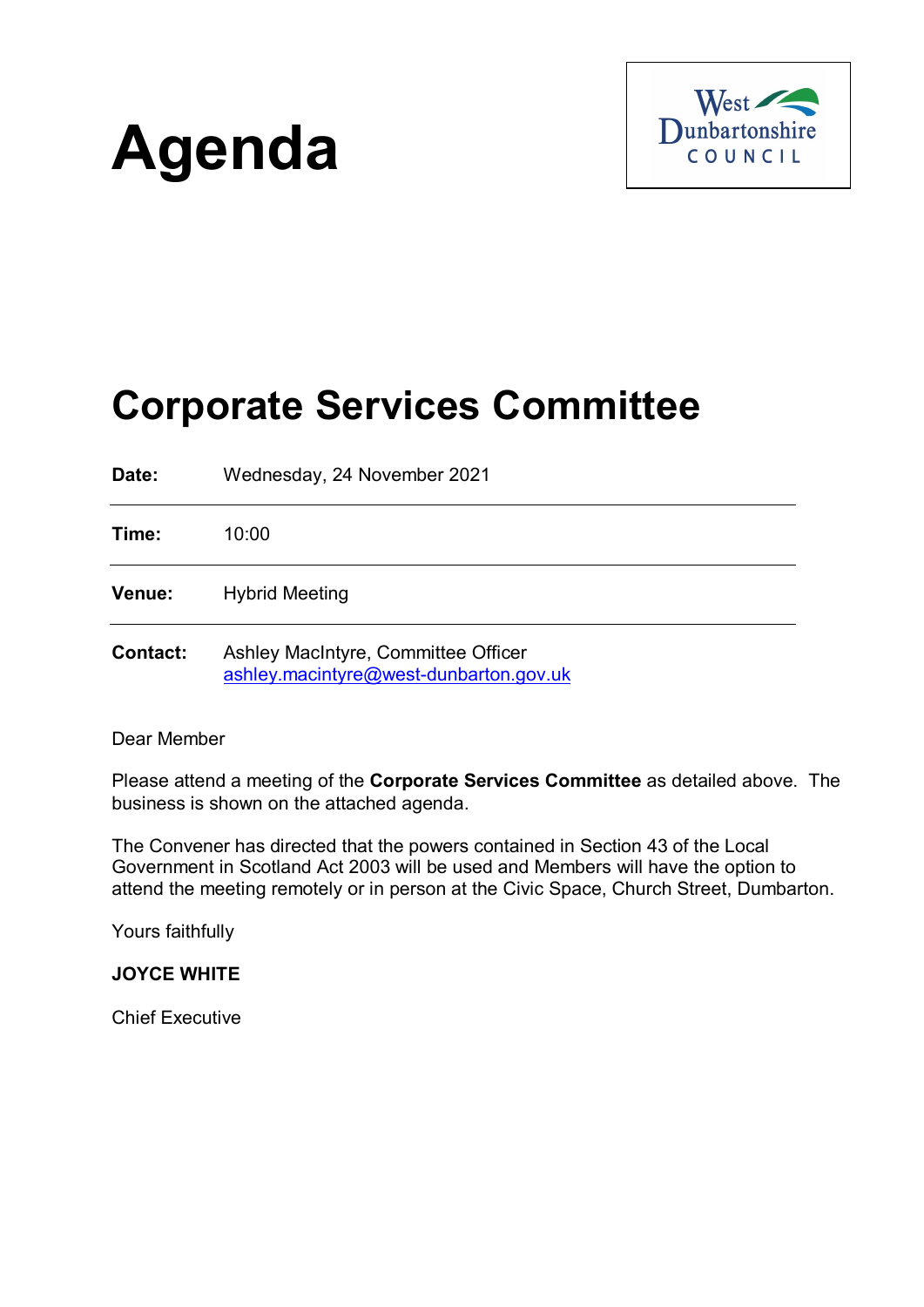Distribution:-

Councillor Ian Dickson (Chair) Councillor Jim Brown Councillor Karen Conaghan Councillor Jim Finn Councillor Diane Docherty Councillor Daniel Lennie Councillor David McBride Councillor Jonathan McColl Councillor Iain McLaren (Vice Chair) Councillor John Mooney Councillor Lawrence O'Neill Councillor Martin Rooney

Chief Executive Chief Officers

Date of issue: 11 November 2021

#### **Audio Streaming**

Please note: the sound from this meeting may be recorded for live and subsequent audio streaming via the Council's internet site. At the start of the meeting, the Chair will confirm if all or part of the meeting is being audio streamed.

Audio recordings of the meeting (including the attendance or contribution of any party participating or making a contribution) will be published on the Council's website and the Council's host's webcast/audio stream platform.

You should be aware that the Council is a Data Controller under the General Data Protection Regulation. Data collected during this audio stream will be retained in accordance with the Council's [Privacy Notice\\*](http://www.west-dunbarton.gov.uk/privacy/privacy-notice/) and Retention Schedules including, but not limited to, for the purpose of keeping historical records and making those records available via the Council's internet site.

If you have any queries regarding this and, in particular, if you believe that use and/or storage of any particular information would cause, or be likely to cause, substantial damage or distress to any individual, please contact Peter Hessett, Chief Officer – Regulatory & Regeneration on 01389 - 737800.

\*http://www.west-dunbarton.gov.uk/privacy/privacy-notice/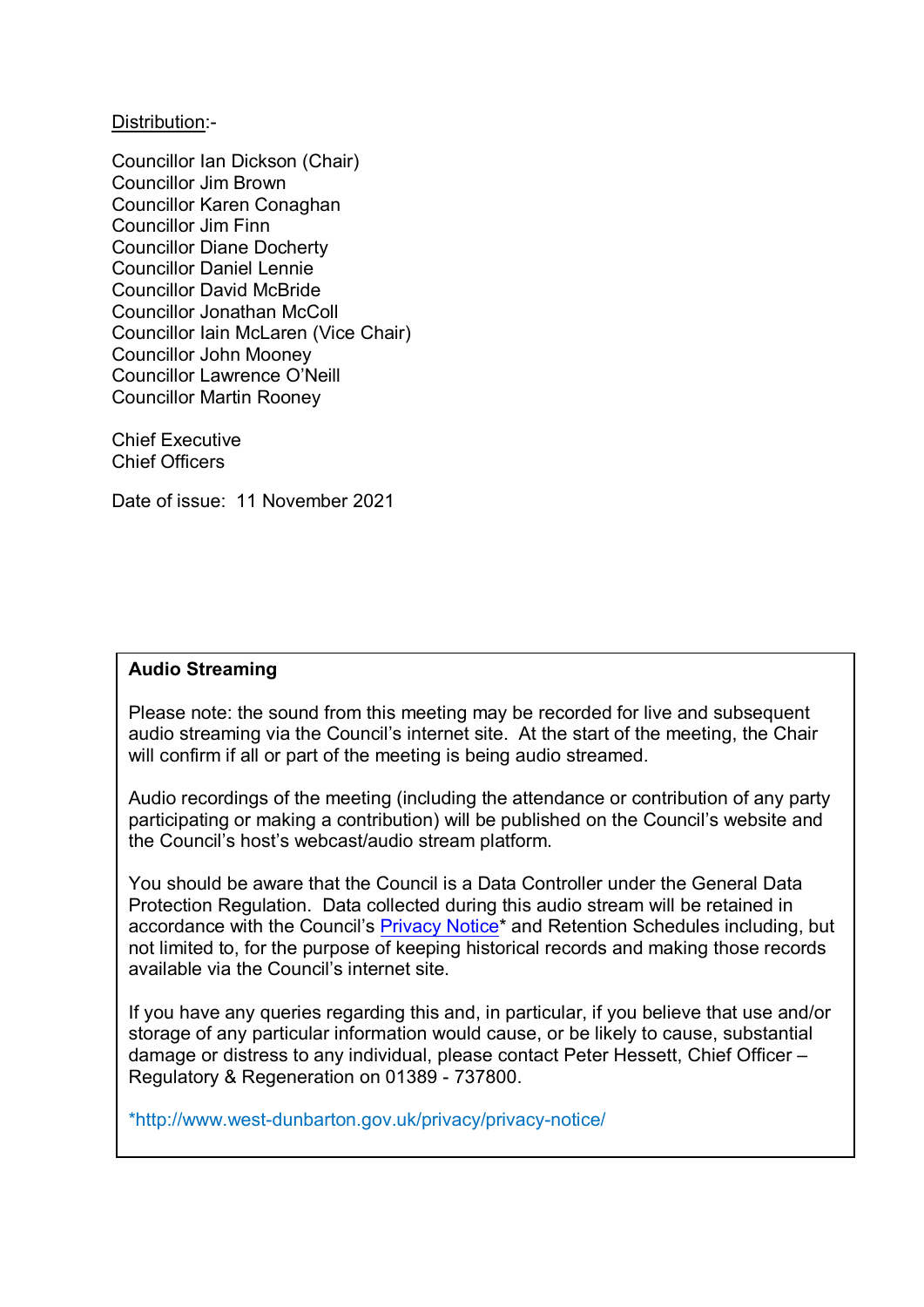#### **CORPORATE SERVICES COMMITTEE**

#### **WEDNESDAY, 24 NOVEMBER 2021**

### **AGENDA**

#### **1 STATEMENT BY CHAIR**

#### **2 APOLOGIES**

#### **3 DECLARATIONS OF INTEREST**

Members are invited to declare if they have an interest in any of the items of business on this agenda and the reasons for such declarations.

#### **4 RECORDING OF VOTES**

The Committee is asked to agree that all votes taken during the meeting be done by roll call vote to ensure an accurate record.

#### **5 MINUTES OF PREVIOUS MEETING 7 – 11**

Submit for approval as a correct record, the Minutes of Meeting of the Corporate Services Committee held on 8 September 2021.

#### **6 MINUTES OF JOINT CONSULTATIVE FORUM – 13 - 16 16 SEPTEMBER 2021**

Submit for information and where necessary ratification, the Minutes of Meeting of the Joint Consultative Forum held on 16 September 2021.

#### **7 OPEN FORUM**

The Committee is asked to note that no open forum questions have been submitted by members of the public.

#### **8 REGULATORY AND REGENERATION DELIVERY PLAN 17 - 30 2021/22 - MID-YEAR PROGRESS**

Submit report by the Chief Officer – Regulatory and Regeneration setting out the mid-year progress of the 2021/22 Delivery Plan.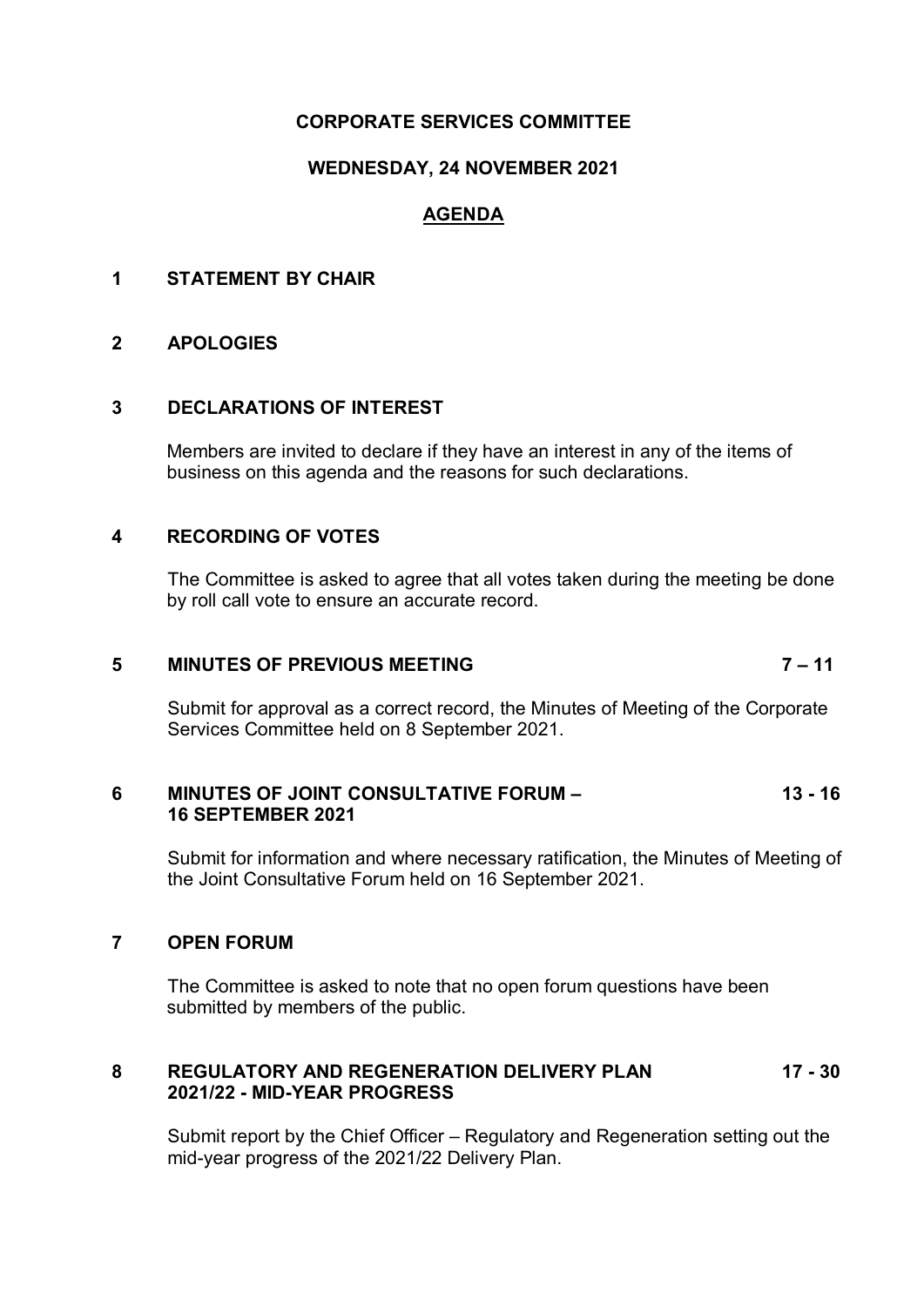#### **9 CITIZENS, CULTURE AND FACILITIES DELIVERY PLAN 31 - 45 2021/22 - MID-YEAR PROGRESS**

Submit report by the Chief Officer - Citizens, Culture and Facilities setting out the mid-year progress of the Citizens, Culture and Facilities Delivery Plan 2021/22, these are: Performance and Strategy, Libraries, Citizens Services and Facilities.

#### **10 PEOPLE AND TECHNOLOGY DELIVERY PLAN 2021/22 - 47 - 58 MID-YEAR PROGRESS**

Submit report by the Chief Officer – People and Technology setting out progress to date in delivery of the actions and performance indicators detailed within the People & Technology Delivery Plan 2021/22.

#### **11 RESOURCES DELIVERY PLAN 2021/22 - MID-YEAR 59 - 72 PROGRESS**

Submit report by the Chief Officer – Resources setting out the mid-year progress of the 2021/22 Delivery Plan.

#### **12 CORPORATE PROCUREMENT ACTIONS - SUPPLY, 73 - 82 DISTRIBUTION AND PROPERTY DELIVERY PLAN 2021/22 - MID-YEAR PROGRESS**

Submit report by the Chief Officer – Supply, Distribution and Property setting out the mid-year progress of corporate procurement actions within the Supply, Distribution & Property Delivery Plan 2021/22.

#### **13 CORPORATE SERVICES BUDGETARY CONTROL REPORT 83 - 115 TO 30 SEPTEMBER 2021 (PERIOD 6)**

Submit report by the Chief Officer – Resources advising on the performance of the Corporate Services budget for the period to 30 September 2021.

#### **14 HOME CONTENT INSURANCE FOR COUNCIL TENANTS 117 - 120 AND PRIVATE OWNED EX-COUNCIL PROPERTIES**

Submit report by the Chief Officer – Resources providing an update on the Home Contents Insurance scheme available to council tenants and owners of former council houses and providing options for the future of the scheme.